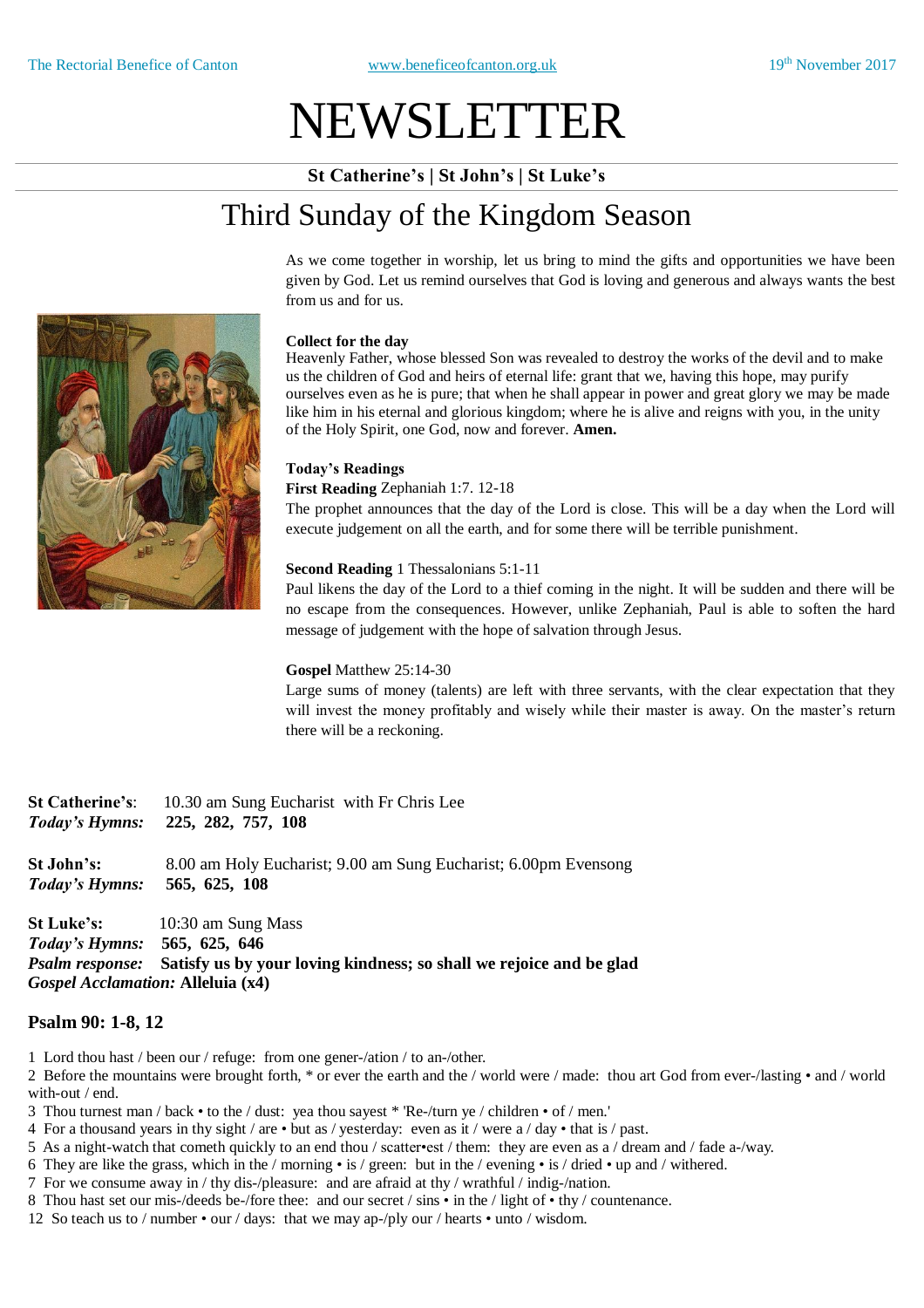#### The Rectorial Benefice of Canton [www.beneficeofcanton.org.uk](http://www.beneficeofcanton.org.uk/) 19<sup>th</sup> November 2017

**Newsletter:** for any items to be included in this newsletter please email Sue Jones (office@beneficeofcanton.org.uk) Deadline is 12 noon on Fridays. For an email copy of the newsletter please contact Sheila at mgsmkelly1@gmail.com

**Benefice Confirmation:** Bishop June will be confirming candidates on Sunday 26<sup>th</sup> November, 10.30 am at St Luke's Church. This will be a Benefice Together Service. Refreshments will be served after the service. Please stay to meet the Bishop and support our candidates. **PCC:** the PCC will meet this evening at 6.30pm in St John's.

**Cardiff Night Shelter** – the Benefice is again planning to support the work of the Cardiff Churches Night Shelter every Thursday night / Friday morning at Calvary Baptist Church on Cowbridge Road and we are keen to encourage more volunteers to join us. We have a particular need on the Breakfast Shift! We provide dinner, bed and breakfast in a warm, safe environment to homeless people during the cold winter months from the week commencing 18 December (our first night would be 21/22 December) usually through until mid-end March. The newsletter from last year can be accessed via the link <http://www.cantonchurches.org.uk/night-shelter.html> to give you some understanding but if you are interested in learning more, please contact Fiona Robinson (St Catherine's Church) on 07957 104356 or [fiona.robinson@tesco.net](mailto:fiona.robinson@tesco.net)

**1familycardiff:** We're meeting today at St Cattwg's Pentyrch 3pm-5pm to work in sub-teams. The aim of the meeting is to be able to get a strong draft of the resettlement plan written during this session, so that we can submit the plan to the Home Office by the end of the month. You are welcome to attend if you can help with this valuable work.

**November/December Diary:** a list of events and services for November and December is available on purple sheets at the back of church. Please ask the churchwardens if you haven't had one**.**

**The Chimes:** This Christmas, a new musical production of *The Chimes*, inspired by the biting wit and moral outrage of Dickens's 1844 novel, and prompted by the harsh realities of poverty in 21<sup>st</sup>-century Britain, will be presented at St John's Church from 7 to 16 December. Directed and produced by Judith Roberts, written by David Willis and composed by Conor Linehan, and presented in partnership with Chapter Arts Centre, *The Chimes* brings together a cast of eight professional actors and an ensemble company from the homeless community in a dynamic new piece of music theatre, packed full of colourful characters and haunting melodies, which will touch your heart and fire your soul.

**Bishop June** is formally visiting the Deanery of Cardiff for the first time this Wednesday. All are welcome to join in a Deanery Eucharist at 10am at St Catwg's Church, Pentyrch and / or a Deanery Service at 6.00 pm at The Church of the Resurrection, Ely. The evening service will be a short reflective service with refreshments afterwards.

### **St Catherine's Notes:**

**Hall Bookings:** To book the Hall email Bev on [hall.stcatherines@gmail.com.](mailto:hall.stcatherines@gmail.com)

.

**The Big Christmas Fair** – to be held on Sat Nov 25<sup>th</sup> at 2pm. Please keep the date free and we are looking for stalls with a real Christmas spirit represented in the products ie gifts/cakes/bottles. Leaflets/posters will be available in church with a plan of the action. A major event for our parish helping to fund our building.

**St. Catherine's Church Tree Improvement Project** is to be supported by the Coop Community Fund for eleven months from 12 November 2017. Promotional literature will be available in all three churches from 26 November.

Three new trees will be planted in St. Catherine's grounds on 5 December 2017

**Advent Carols,** Readings and Choral music, by candlelight, will take place on Sunday 3rd December at 5pm followed by mulled wine and mince pies in the hall

**Midweek Services:** Holy Eucharist - Wednesday at 11am

#### **St John's Notes:**

**Ty Bronna:** We are collecting toiletries throughout November. Please leave in the box in church.

**Christmas Tree Festival:** our annual Christmas Tree Festival will be held from Friday 24<sup>th</sup> – Sunday 26<sup>th</sup> November. If you wish to contribute in any way – presenting a tree/manning a stall/helping with refreshments or on the door – please speak to Jean Williams. Donations of unwanted gifts and cakes would be appreciated. Cake to be brought on the weekend of the festival please. Our partner schools – Radnor Primary and Kitchener Primary, will be joining us on Friday to entertain us with musical presentations. Please come along and support the children and their teachers. Radnor Primary will be in church at 11.00 am and Kitchener Primary at 1.00 pm. **Sunday School:** From November, Sunday school will now be available at St John's on the first, third and fourth Sundays of every month (except during school holidays). Thank you to the volunteers who have come forward recently, allowing us to increase our provision. New volunteers are always welcome - please speak to one of the Sunday school team if you'd like to know more.

**Sunday lunch:** Thank you so much to everyone who came and shared lunch last Sunday, and especially to those who made puddings, and helped set up and clear away. We raised £230 for Tearfund and their International Citizens Service (ICS) scheme, which takes my total fundraising to a cool £1,000. Thank you for your support!

**Mothers Union** is on Monday 20th November in St. John's 2pm Mrs. Pat Turner will be talking about Trees **Samaritan Purse:** shoeboxes must be in St John's for collection by 26<sup>th</sup> November.

**Midweek Services:** Holy Eucharist Thursday 10.30 am.

#### **St Luke's Notes:**

**Midweek services: Said Mass** Tuesday 10.00 am; Friday 6.00pm; Saturday 10.30am.

**Recently Departed:** Lloyd Ashment

**Team Rector: Canon Mark Preece 029 2056 2022 [rector@beneficeofcanton.org.uk](mailto:rector@beneficeofcanton.org.uk) Benefice Co-ordinator & Administrator: Susan Jones 07539 553 918 [office@beneficeofcanton.org.uk](mailto:office@beneficeofcanton.org.uk)**